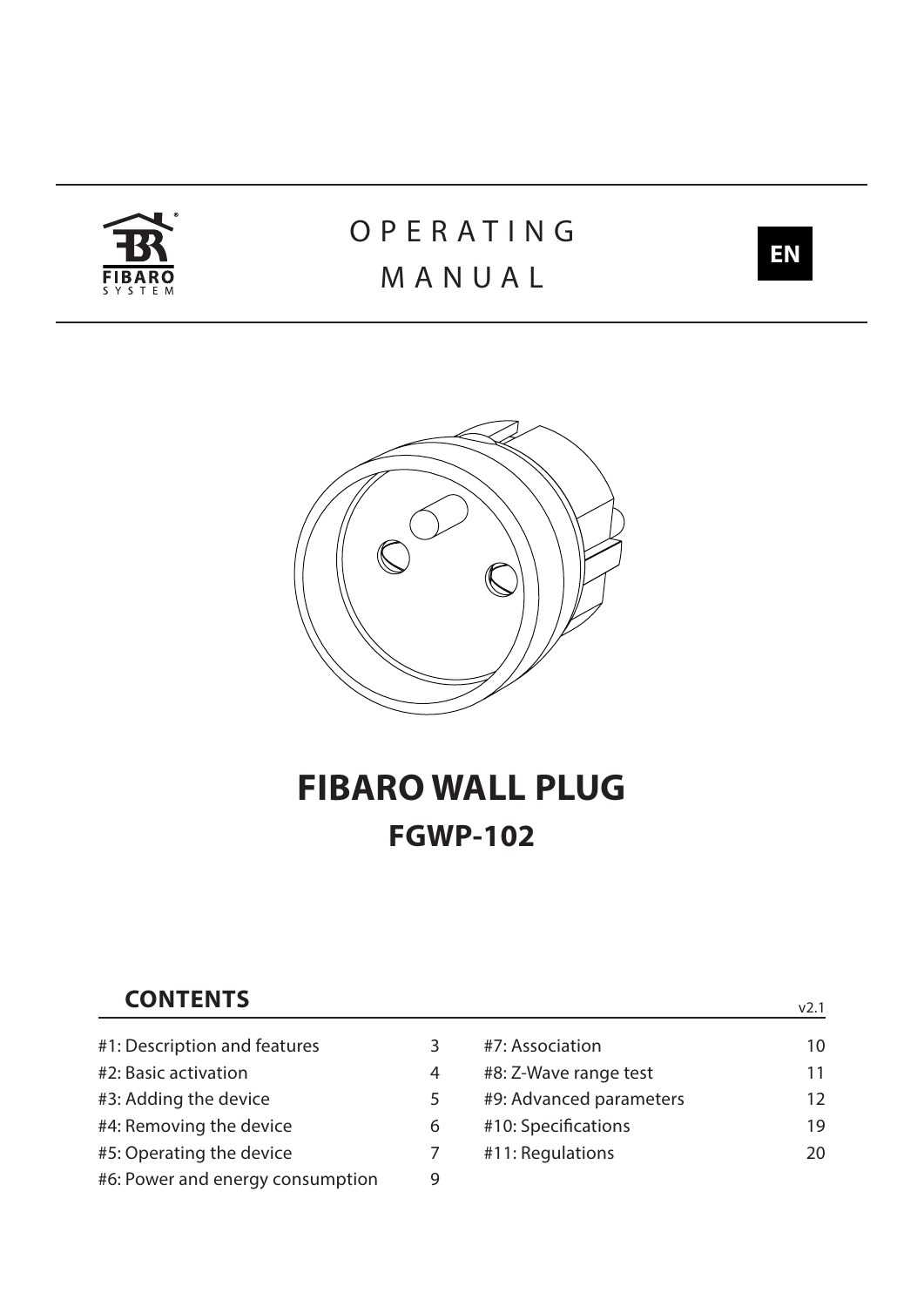## **Important safety information**

## **Read this manual before attempting to install the device!**

Failure to observe recommendations included in this manual may be dangerous or cause a violation of the law. The manufacturer, Fibar Group S.A. will not be held responsible for any loss or damage resulting from not following the instructions of operating manual. **!**

**This product is intended for indoor use only in dry locations.** Do not use in damp or wet locations, near a bathtub, sink, shower, swimming pool, or anywhere else where water or moisture are present. **!**

## **General information about the FIBARO System**

FIBARO is a wireless smart home automation system, based on the Z-Wave protocol. All of available devices can be controlled through a computer (PC or Mac), smartphone or tablet. Z-Wave devices are not only receivers, but can also repeat the signal, increasing the Z-Wave network's range. It gives advantage over traditional wireless systems that require direct link between transmitter and receiver, as a result the construction of the building could affect network's range negatively.

Every Z-Wave network has its unique identification number (home ID). Multiple independent networks can exist in the building without interfering. Transmission security of FIBARO System is comparable to wired systems.

Z-Wave technology is the leading solution in smart home automation. There is a wide range of Z-Wave devices that are mutually compatible, independently of manufacturer. It gives the system the ability to evolve and expand over time. For more information visit: www.fibaro.com.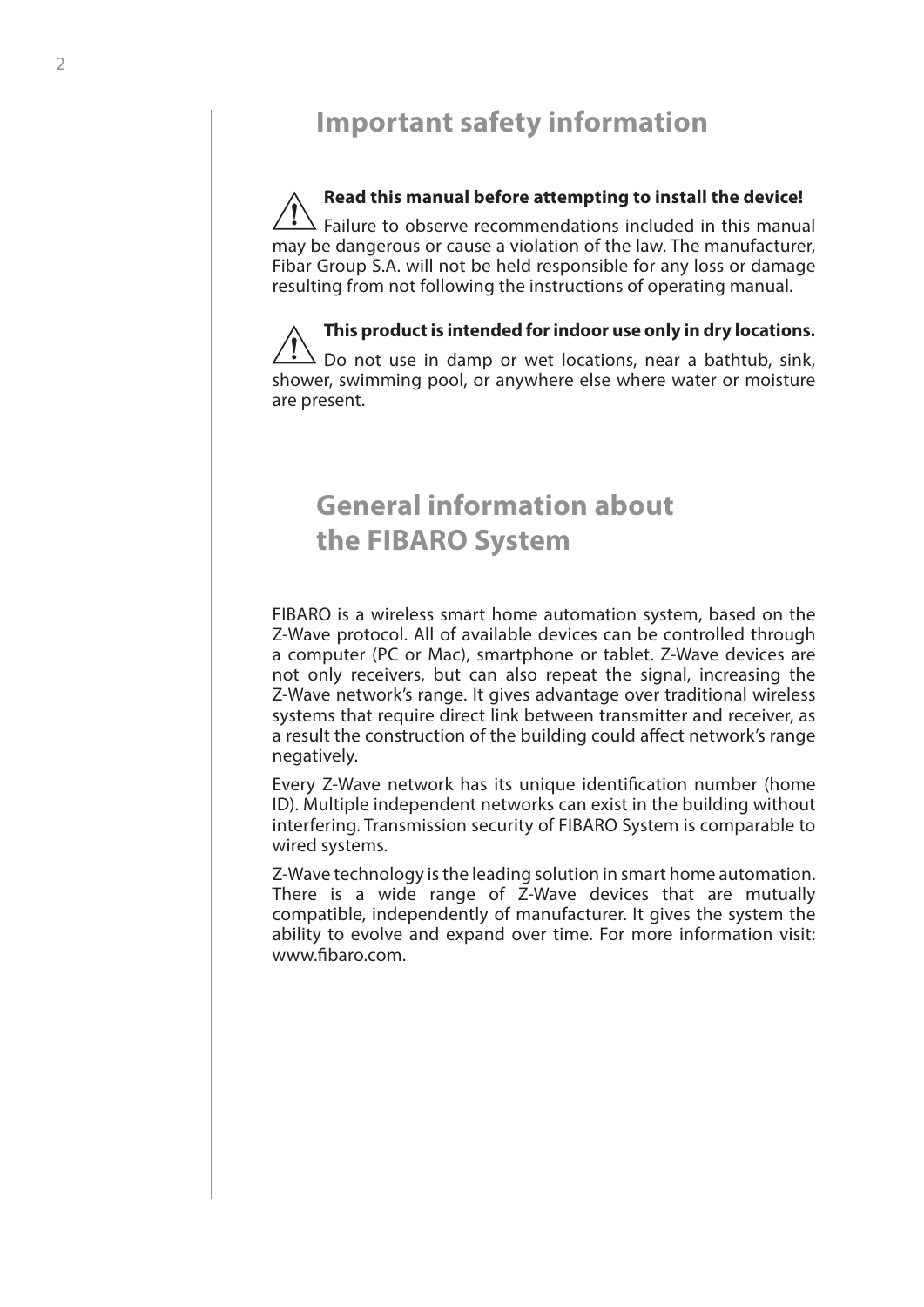## <span id="page-2-0"></span>**#1: Description and features**

**FIBARO Wall Plug** is a universal, Z-Wave Plus compatible, remotely controlled outlet adapter. This device may be applied wherever you want to control electrical devices with up to 2500W load.

The Wall Plug is equipped with a power and energy metering function. It uses a LED ring to visualize the current load with colour changing illumination and operating mode. This is the smallest and most attractive device of this type available in the world.

The Wall Plug may be operated using the B-button located on its casing or via any Z-Wave compatible controller.

### **Main features of FIBARO Wall Plug:**

- Compatible with any Z-Wave or Z-Wave+ Controller.
- Supports protected mode (Z-Wave network security mode) with AES-128 encryption.
- Extremely easy installation simply plug the device into the mains socket.
- Works as a Z-Wave signal repeater.
- Active power and energy consumption metering.
- Current value of the load and operating mode are indicated by the multi-colour LED ring.



**FIBARO Wall Plug is a fully compatible Z-Wave PLUS device.**

#### **NOTE i**

This device may be used with all devices certified with the Z-Wave Plus certificate and should be compatible with such devices produced by other manufacturers.

#### **NOTE i**

FIBARO Wall Plug is a Security Enabled Z-Wave Plus product and a Security Enabled Z-Wave Controller must be used in order to fully utilize the product.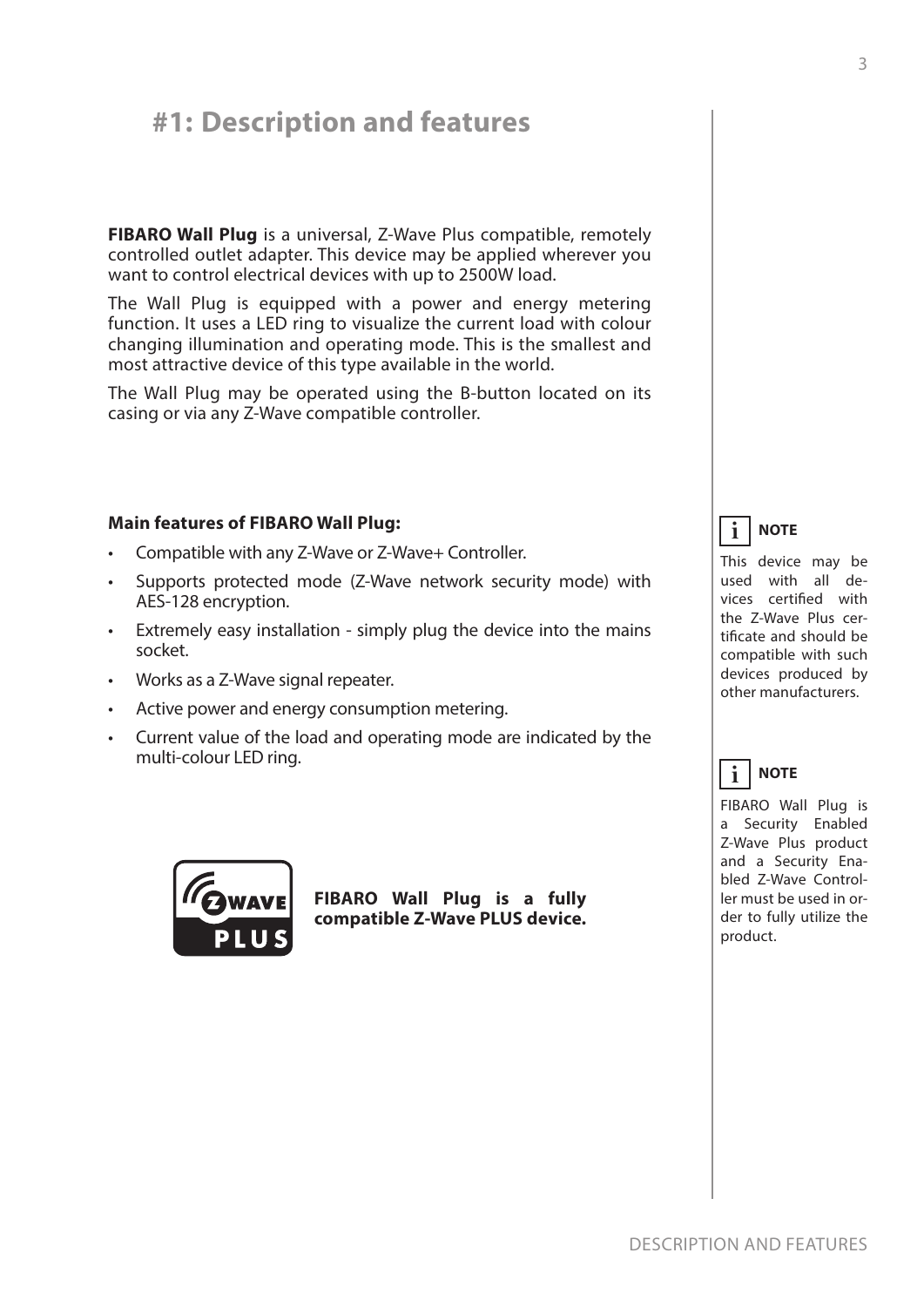## **#2: Basic activation**

- 1. Plug the device into a socket nearby the main Z-Wave controller.
- 2. Set the main controller in (security/non-security) add mode (see the controller's manual).
- 3. Quickly, triple click the B-button located on the casing.



- 4. Wait for the device to be added to the system.
- 5. Successful adding will be confirmed by the controller.
- 6. Plug a device you want to control into the Wall Plug.
- 7. Test the device by turning it on and off using the B-Button.

<span id="page-3-0"></span>

When powered, the device will indicate Z-Wave status with colour of LED ring:

- **• Green** the device is already added to the Z-Wave network.
- **• Red** the device is not added to any Z-Wave network.



Socket used for the Wall Plug should be easily accessible.



Do not put one Wall Plug into another.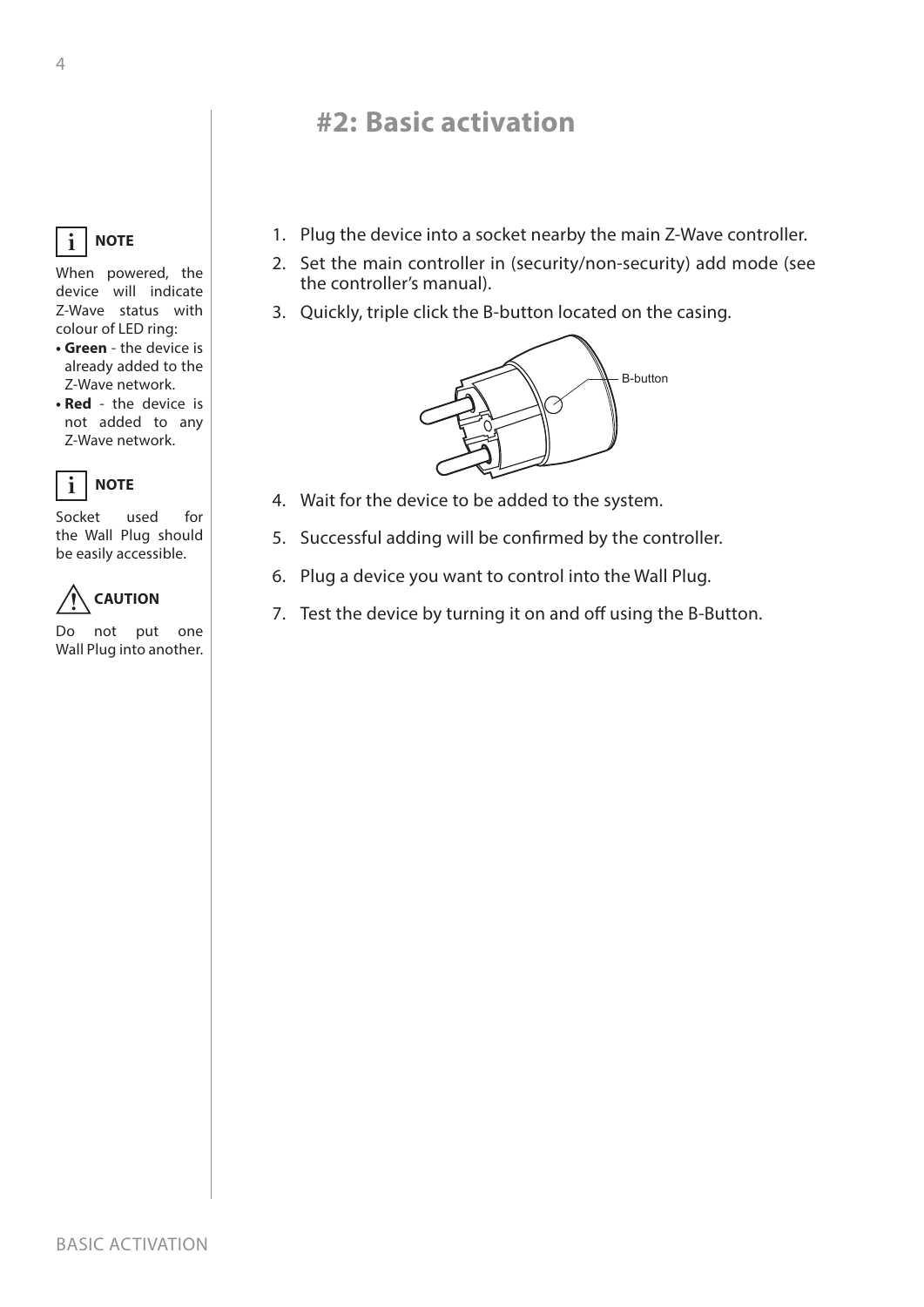## <span id="page-4-1"></span><span id="page-4-0"></span>**#3: Adding the device**

**Adding (Inclusion)** - Z-Wave device learning mode, allowing to add the device to existing Z-Wave network.

To add the device to the Z-Wave network:

- 1. Plug the device into a socket nearby the main Z-Wave controller.
- 2. The LED ring will glow red signalling not being added (reset or remove the device otherwise).
- 3. Set the main controller in (security/non-security) add mode (see the controller's manual).
- 4. Quickly, triple click the B-button located on the casing.



- 5. Wait for the adding process to end.
- 6. Successful adding will be confirmed by the Z-Wave controller's message.

#### **NOTE i**

Adding in security mode must be performed up to 2 meters from the controller.

#### **NOTE i**

In case the device is not added, please reset the device and repeat the adding procedure.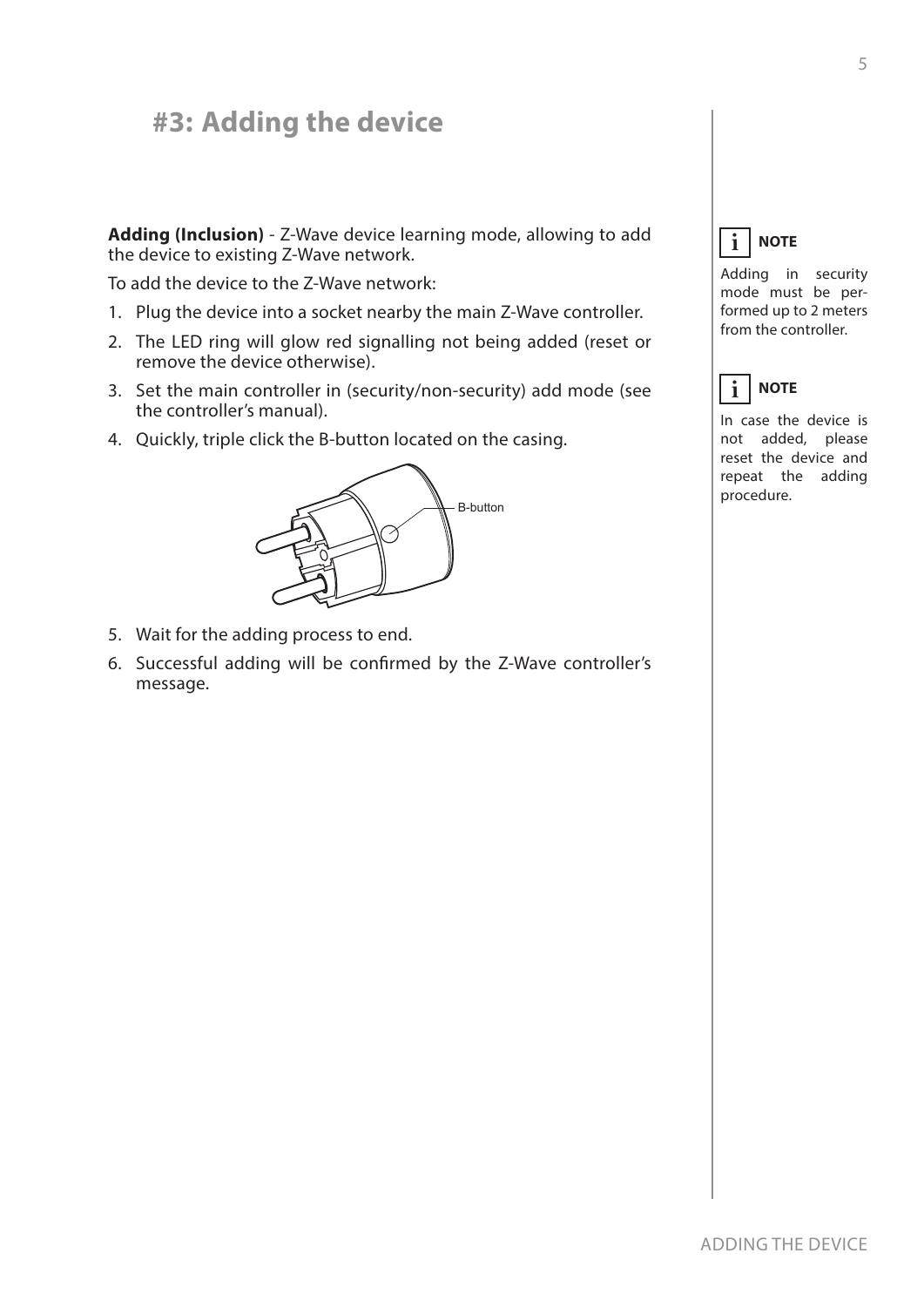## **#4: Removing the device**

<span id="page-5-0"></span>**NOTE i**

Removing the Wall Plug from the Z-Wave network restores all the default parameters of the device.

**Removing (Exclusion)** - Z-Wave device learning mode, allowing to remove the device from existing Z-Wave network.

To remove the device from the Z-Wave network:

- 1. Plug the device into a socket nearby the main Z-Wave controller.
- 2. The LED ring will glow green signalling being added (removing is not necessary otherwise).
- 3. Set the main controller into remove mode (see the controller's manual).
- 4. Quickly, triple click the B-button located on the casing.



- 5. Wait for the removing process to end.
- 6. Successful removing will be confirmed by the Z-Wave controller's message.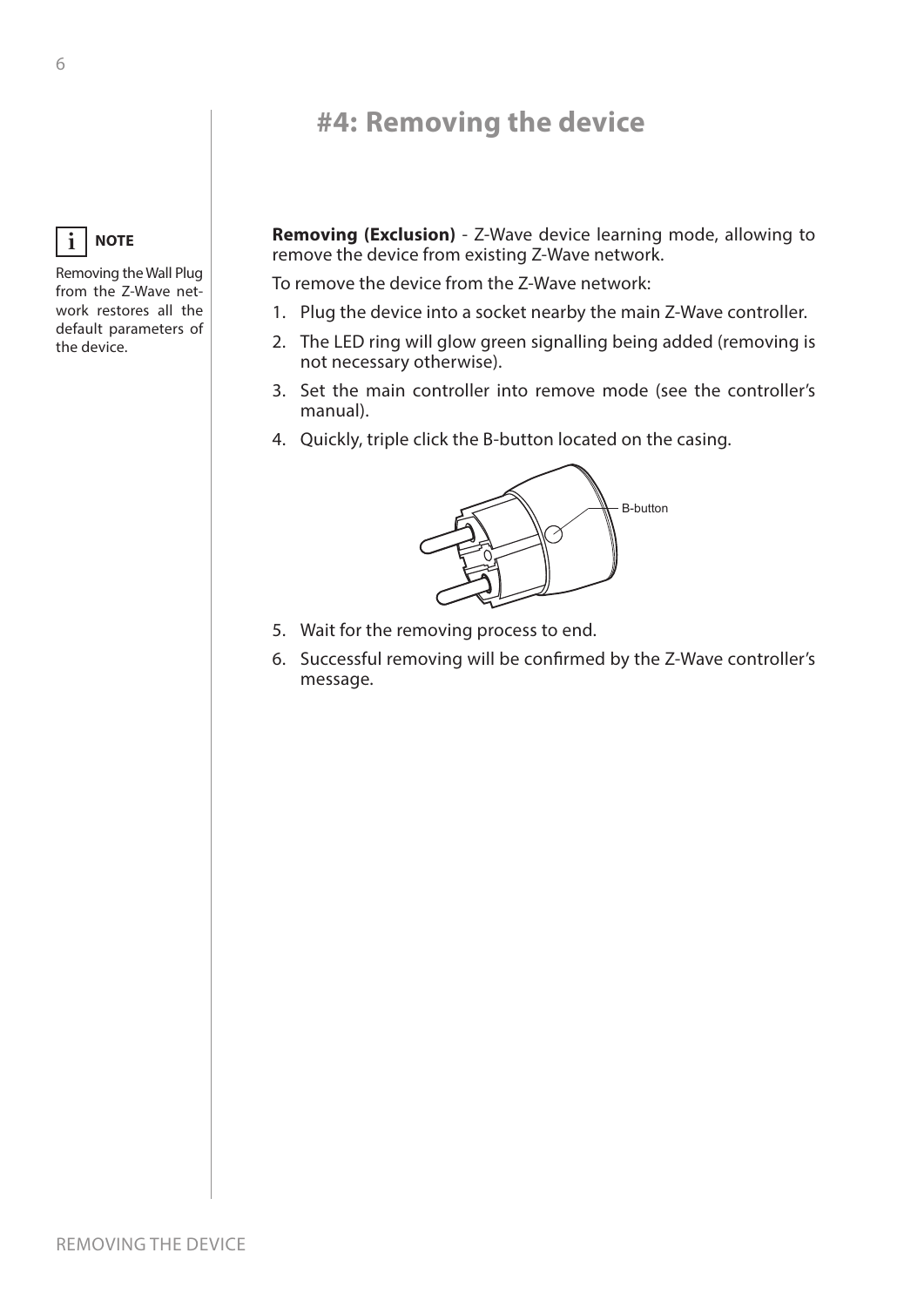## <span id="page-6-0"></span>**#5: Operating the device**

## **Controlling the Wall Plug using the B-button:**

Wall Plug is equipped with a B-button, which allows to use the menu and additionally perform the following actions:

**1x click:** turn controlled device ON/OFF, confirm selected menu option (if menu is active)

**3x click:** add/remove the device to/from a Z-Wave network

**Holding:** enter/navigate through menu

## **Visual indications:**

The Wall Plug is equipped with a LED ring, signalling sensor's operating modes and current active power consumption. In addition the visual indicator may inform of the Z-Wave network range.

Visual indicator ring signalling modes:

- 1. By default, when the device is turned ON, the colour will vary depending on the current active power consumption.
- 2. Once inserted to mains socket the device signals Z-Wave network inclusion status with blink (green - added, red - not added).
- 3. Menu position is signalled with assigned illumination colour.
- 4. Ongoing software update is signalled with cyan blinking.
- 5. Range of the Z-Wave network with colour depending on type of communication or the lack of it (only in range tester mode).

**Menu** allows to perform Z-Wave network actions. In order to use the menu:

- 1. Press and hold the B-button.
- 2. Wait for the device to indicate desired position with a colour:
	- **• GREEN** erase energy consumption memory
	- **• VIOLET** Z-Wave network's range test
	- **• YELLOW** device reset
- 3. Release the B-button.
- 4. Click the B-button to confirm selection.

#### **CAUTION !**

To avoid risk of electrical shock, do not operate the device with wet or moist hands.



Menu is preceded by two white flashes of the LED ring 6 seconds after the B-button is pressed.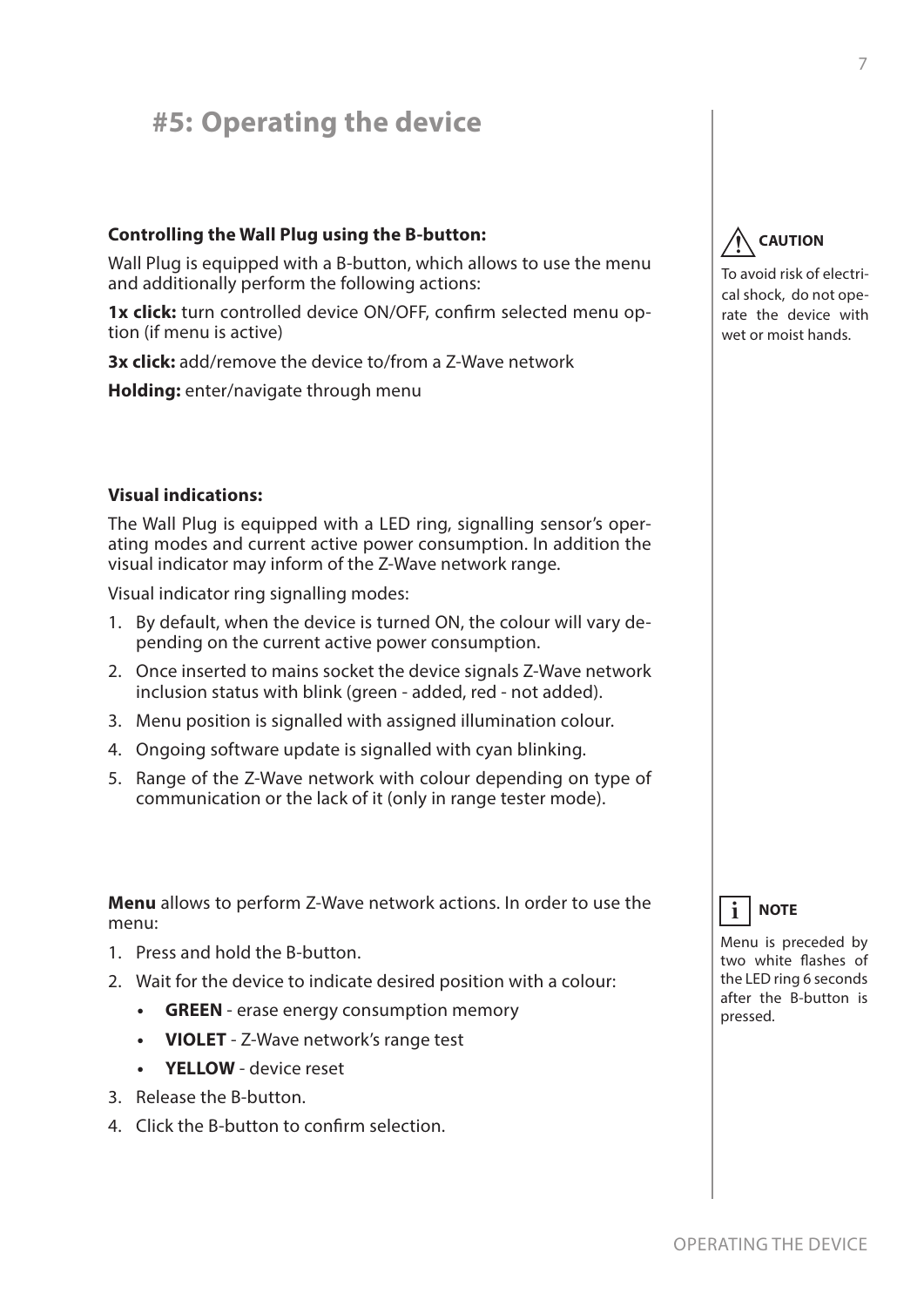

Disabling the LED ring indications will also affect alarm signalization.

## **Disabling visual indicator:**

Visual indication ring may be turned off for status signalling (turned ON/OFF, power consumption). That means each status change will be signalled by a short white blink of the ring. Disabling it will not change operation of the device. To disable the LED ring:

- 1. Insert the Wall Plug in a socket.
- 2. Press and hold the B-button for about 3 seconds.
- 3. Release the B-button after LED ring starts pulsing white.

To restore visual indications perform above procedure again.

## **Controlling the Wall Plug with FIBARO Home Center controller:**

The Wall Plug after successful adding is represented in the Home Center interface with a single icon. It allows to turn on and off the device and displays current active power and cumulative energy consumption.



## **Resetting the device to factory defaults:**

Reset procedure allows to restore the device back to its factory settings, which means all information about the Z-Wave controller and user configuration will be deleted.

- 1. Make sure the device is powered.
- 2. Press and hold the B-button.
- 3. Wait for the LED ring to glow yellow (3rd menu position).
- 4. Release the B-button.
- 5. Click the B-button once to confirm selection.
- 6. After few seconds the device will restart with factory settings, which is signalled with the red ring colour.

**NOTE i**

Resetting the device is not the recommended way of removing the device from the Z-Wave network. Use reset procedure only if the primary controller is missing or inoperable. Certain device removal can be achieved by the procedure of removing described in ["Add](#page-4-1)[ing the device" on](#page-4-1)  [page 5](#page-4-1).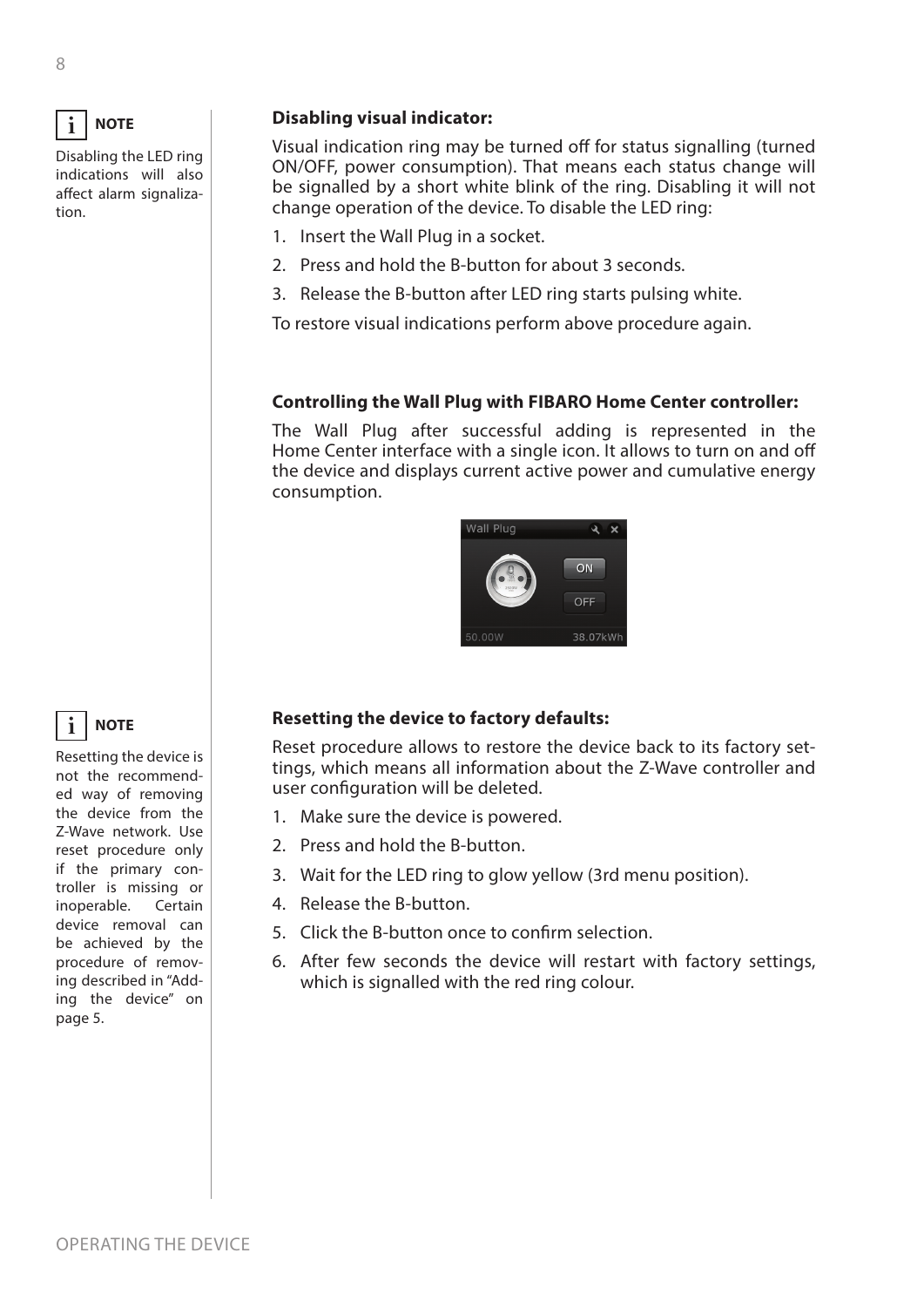## <span id="page-8-0"></span>**#6: Power and energy consumption**

The Wall Plug allows to monitor the active power and energy consumption. Data is sent to the main Z-Wave controller, e.g. Home Center. Measuring is carried out by the most advanced micro-controller technology, assuring maximum accuracy and precision.

**Electric active power** - power that energy receiver is changing into a work or a heat. The unit of active power is Watt [W].

**Electric energy** - energy consumed by a device through a time period. Consumers of electricity in households are billed by suppliers on the basis of active power used in given unit of time. Most commonly measured in kilowatt-hour [kWh]. One kilowatt-hour is equal to one kilowatt of power consumed over period of one hour,  $1$ kWh =  $1000$ Wh.

### **Resetting consumption memory**:

Wall Plug allows to erase stored consumption data (turning it off/on or removing it from the socket will not erase consumption):

- 1. Make sure the device is powered.
- 2. Press and hold the B-button.
- 3. Release the B-button when the LED ring glows green (1st menu position).
- 4. Press the B-button briefly.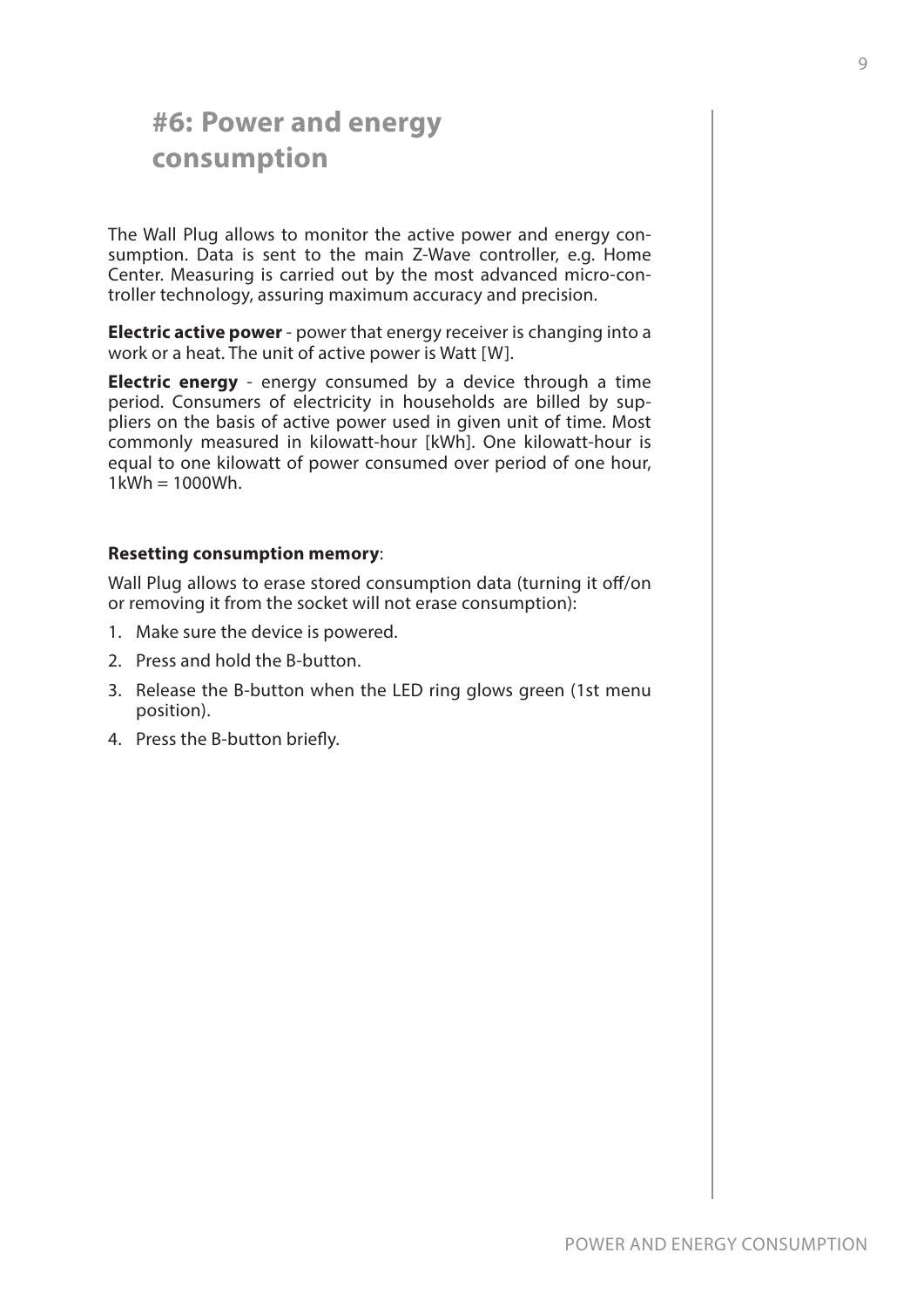## **#7: Association**

#### <span id="page-9-0"></span>**NOTE i**

Association ensures direct transfer of control commands between devices, is performed without participation of the main controller and requires associated device to be in the direct range.



2nd association group commands are sent only in case of manual operation through the B-button.

3rd association group commands are sent automatically, depending on parameters 21, 22, 23 and 24.

**Association (linking devices) -** direct control of other devices within the Z-Wave system network e.g. Dimmer, Relay Switch, Roller Shutter or scene (may be controlled only through a Z-Wave controller).

## **The Wall Plug provides the association of three groups:**

**1st Association Group – "Lifeline"** reports the device status and allows for assigning single device only (main controller by default).

**2nd Association Group – "On/Off (Button)"** devices in this group will be switched on or off when relay status is changed using the B-button (uses Basic command class).

**3rd Association Group – "On/Off (Power)"** devices in this group will be switched on or off depending on the current load (uses Basic command class).

The Wall Plug in 2nd and 3rd group allows to control up to 10 regular or multichannel devices per an association group. "LifeLine" group is reserved solely for the controller and hence only 1 node can be assigned.

It is not recommended to associate more than 10 devices in general, as the response time to control commands depends on the number of associated devices. In extreme cases, system response may be delayed.

**To add an association** (using the Home Center controller):

- 1. Go to the device options by clicking the icon:  $\mathcal{L}$
- 2. Select the "Advanced" tab.
- 3. Click the "Setting Association" button.
- 4. Specify to which group and what devices are to be associated.
- 5. Save the changes.
- 6. Wait for the configuration process to end.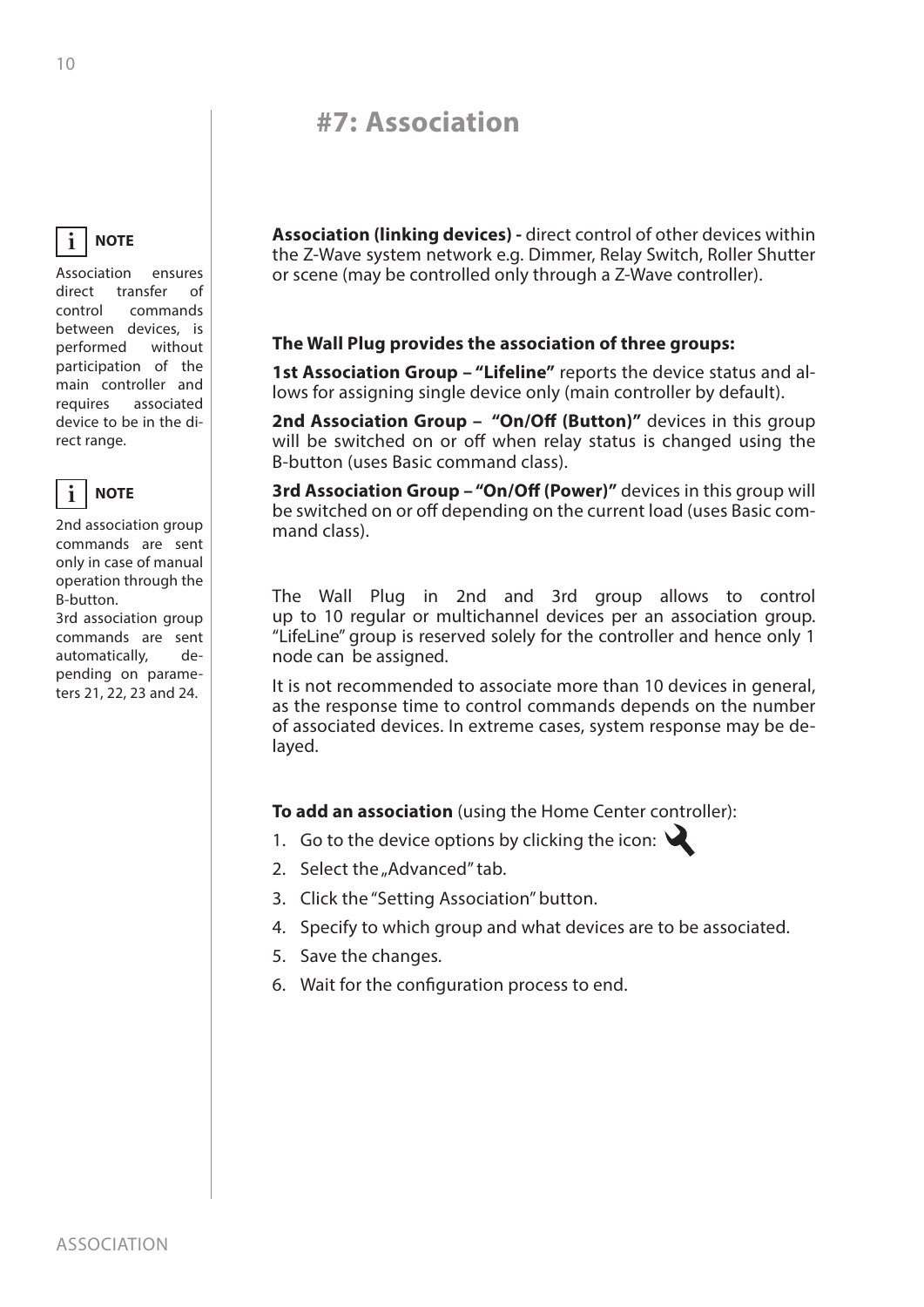## <span id="page-10-0"></span>**#8: Z-Wave range test**

The Wall Plug has a built in Z-Wave network main controller's range tester.

Follow the below instructions to test the main controller's range:

- 1. Press and hold the B-button.
- 2. Wait for the LED ring to glow violet (2nd menu position).
- 3. Release the B-button.
- 4. Click the B-button once to confirm selection.
- 5. Visual indicator will indicate the Z-Wave network's range (range signalling modes described below).
- 6. To exit Z-Wave range test, press the B-button briefly.

### **Z-Wave range tester signalling modes**:

**Visual indicator pulsing green** - the Wall Plug attempts to establish a direct communication with the main controller. If a direct communication attempt fails, the device will try to establish a routed communication, through other modules, which will be signalled by visual indicator pulsing yellow.

**Visual indicator glowing green** - the Wall Plug communicates with the main controller directly.

**Visual indicator pulsing yellow** - the Wall Plug tries to establish a routed communication with the main controller through other modules (repeaters).

**Visual indicator glowing yellow** - the Wall Plug communicates with the main controller through the other modules. After 2 seconds the device will retry to establish a direct communication with the main controller, which will be signalled with visual indicator pulsing green.

**Visual indicator pulsing violet** - the Wall Plug does communicate at the maximum distance of the Z-Wave network. If connection proves successful it will be confirmed with a yellow glow. It's not recommended to use the device at the range limit.

**Visual indicator glowing red** - the Wall Plug is not able to connect to the main controller directly or through another Z-Wave network device (repeater).

#### **CAUTION !**

To make Z-Wave range test possible, the device must be added to the Z-Wave controller. Testing may stress the network, so it is recommended to perform the test only in special cases.

#### **NOTE i**

Communication mode of the Wall Plug may switch between direct and one using routing, especially if the device is on the limit of the direct range.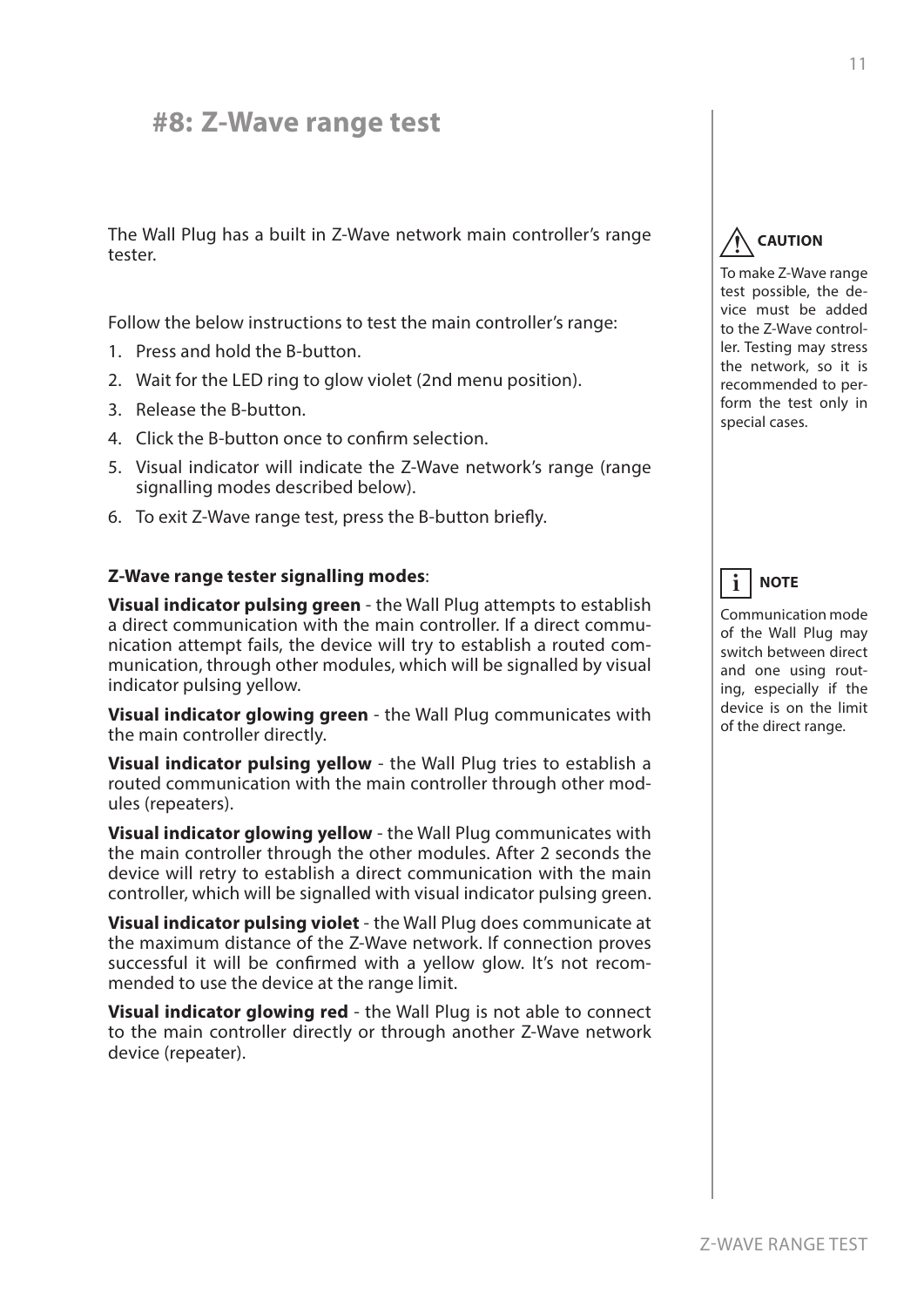## <span id="page-11-0"></span>**#9: Advanced parameters**

The Wall Plug allows to customize its operation to user's needs. The settings are available in the FIBARO interface as simple options that may be chosen by selecting the appropriate box.

In order to configure the Wall Plug (using the FIBARO Home Center controller):

- 1. Go to the device options by clicking the icon:  $\mathbf{\leq}$
- 2. Select the "Advanced" tab.
- 3. Modify values of chosen parameters.
- 4. Save the changes.

## **GENERAL SETTINGS**

### **1. "Always On" mode**

In this mode Wall Plug will turn on connected device permanently and will stop reacting to attempts of turning it off (through Z-Wave network or pushing the B-button).

"Always On" function turns the Wall Plug into a power and energy meter. Connected device will not be turned off upon receiving an alarm frame from another Z-Wave device (parameter 31 will be ignored).

In "Always on" mode, connected device may be turned off after exceeding the power defined in parameter 3 or in case of detecting current greater than 110% of rated current. In such cases, connected device can be turned on again by pushing the B-button or sending a control frame. By default, overload protection is inactive.

|                  | Available settings:   0 - function inactive |                 |          |
|------------------|---------------------------------------------|-----------------|----------|
|                  | 1 - function activated                      |                 |          |
| Default setting: |                                             | Parameter size: | 1 [byte] |

### **2. Remember device status before the power failure**

This parameter determines how the Wall Plug will react in the event of power supply failure (e.g. power outage or taking out from the electrical outlet).

After the power supply is back on, the Wall Plug can be restored to previous state or remain switched off.

This parameter is ignored in "Always On" mode - the device automatically turns ON after plugging it into the socket.

|                  | Available settings:   0 - device remains switched off          |                 |          |
|------------------|----------------------------------------------------------------|-----------------|----------|
|                  | 1 - device restores the state from before the<br>power failure |                 |          |
| Default setting: |                                                                | Parameter size: | 1 [byte] |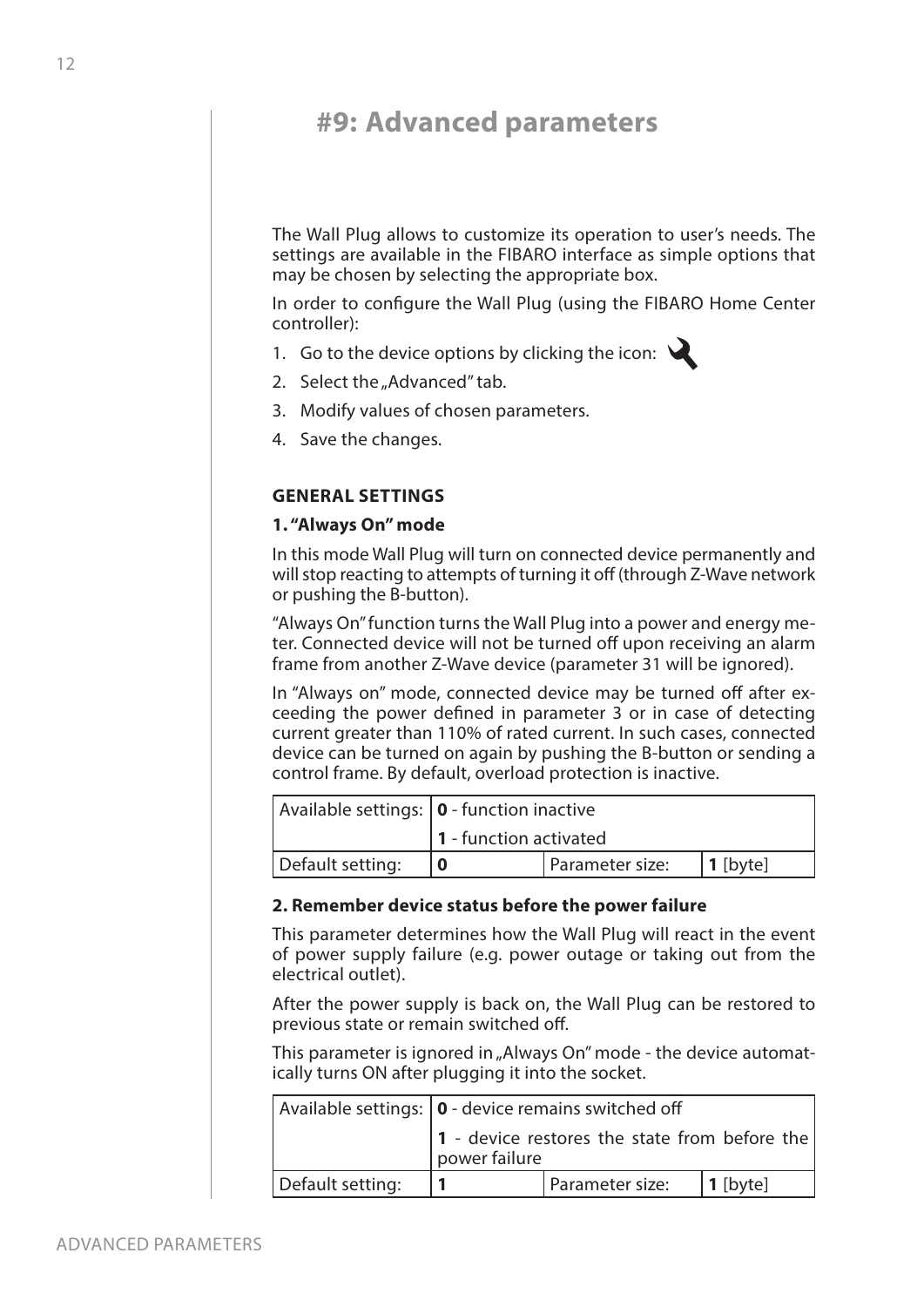## **3. Overload safety switch**

This function allows to turn off the controlled device in case of exceeding the defined power. Controlled device will be turned off even if "Always On" function is active (parameter 1).

Controlled device can be turned back on via B-button or sending a control frame. By default this function is inactive.

|                  | Available settings:   0 - function inactive                               |                 |              |
|------------------|---------------------------------------------------------------------------|-----------------|--------------|
|                  | $ 10-30000(1.0-3000.0W, \text{ step } 0.1W) - \text{power} $<br>threshold |                 |              |
| Default setting: |                                                                           | Parameter size: | $ 2$ [bytes] |

## **POWER AND ENERGY MEASUREMENT**

The default values of the parameters suit most types of devices. They were selected to show in real time the instantaneous power values, while not overloading the Z-Wave network in the process. In specific cases it may be necessary to modify default settings in order to optimize Z-Wave network's use. In extreme cases it is recommended to turn off reporting completely and configure power polling or periodic reports in the Z-Wave controller.

The Wall Plug reports the power load with specified frequency. Below configuration parameters allow to specify how and how frequently power load will be reported.

## **10. High priority power report**

This parameter determines the minimum percentage change in active power that will result in sending power report to the main controller with the highest priority in the Z-Wave network.

By default, the Wall Plug immediately sends the power report if the power load changes by 80%.

|                  | Available settings:   1-99 - power change in percent |                 |             |
|------------------|------------------------------------------------------|-----------------|-------------|
|                  | <b>100</b> - reports are disabled                    |                 |             |
| Default setting: | $ 80(80\%)$                                          | Parameter size: | $ 1$ [byte] |

## **11. Standard power report**

This parameter determines the minimum percentage change in active power that will result in sending power report to the main controller

Compared to parameter 10, the maximum number of reports sent is reduced (parameter 12) to 5 in a specified time interval. In addition, the reports are not sent in mode, which may result in overloading the Z-Wave network.

By default changes in power load may be reported up to 5 times per 30 seconds, when power load changes by 15%.

|                  | Available settings:   1-99 - power change in percent |                 |            |
|------------------|------------------------------------------------------|-----------------|------------|
|                  | 100 - reports are disabled                           |                 |            |
| Default setting: | 15(15%)                                              | Parameter size: | $1$ [byte] |

### **CAUTION !**

The device has a protection that will turn the load off in the case of detecting current greater than 110% of rated current (>12A). It is a safety function and it cannot be turned off. After its activation the load can be turned on back again by pressing the B-button or sending a control frame. This function is independent of overload safety switch set in the parameter no. 3.

#### **NOTE i**

Overload safety switch functionality is not an overload safety protection nor a short circuit protection. Circuit needs additional short circuit and overload protection!



In extreme cases, reports may be sent every second if rapid and significant power load changes occur. Frequent reporting may overload the Z-Wave network so these parameter's settings should reflect significant changes in power load only.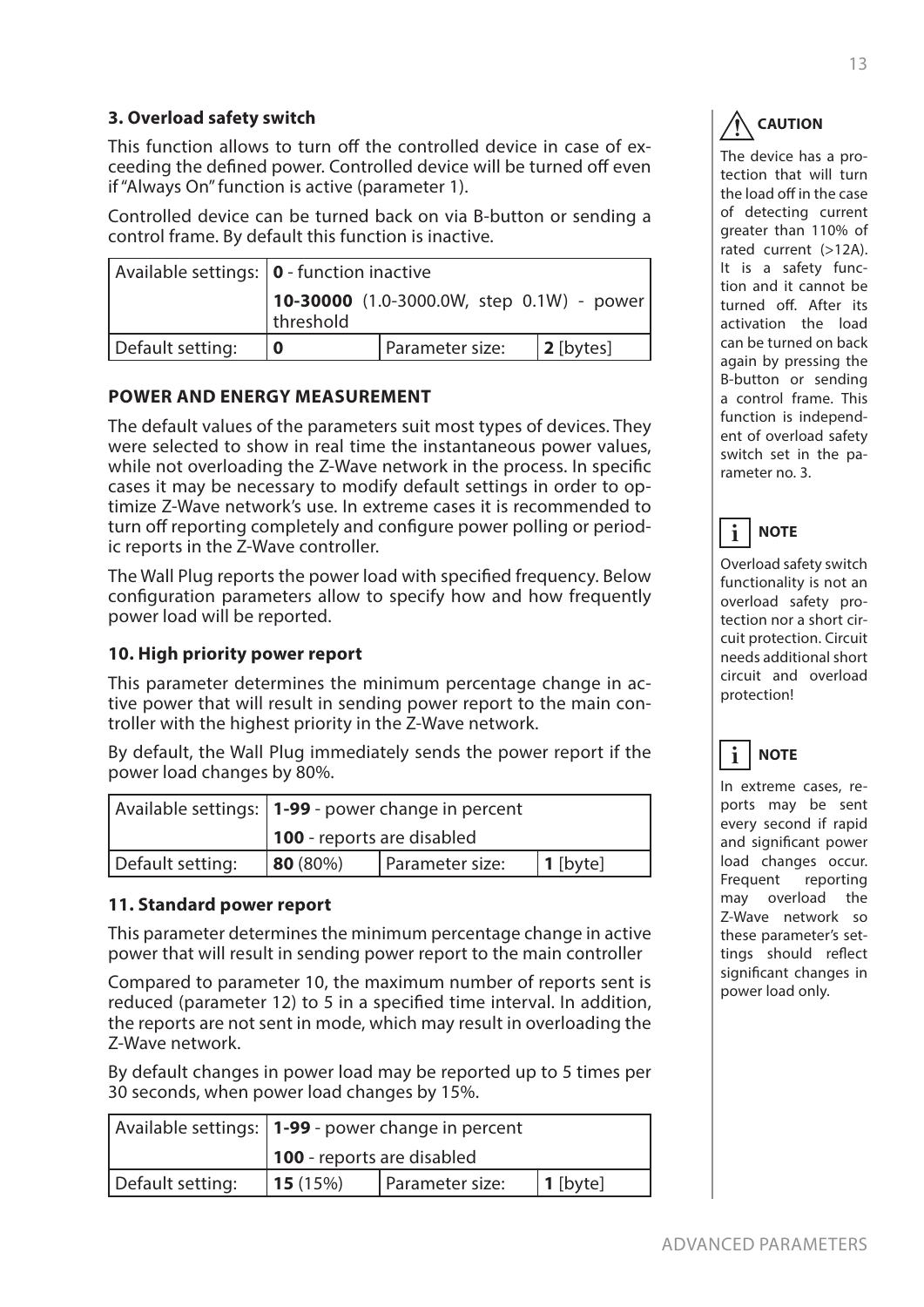|--|--|

By default the Wall Plug sends up to 5 reports each 30 seconds, provided the power load changes by 15%.

## **12. Power reporting interval**

This parameter defines the time interval of sending at most 5 standard power reports when the power changes by the value set in parameter 11. The higher the value of parameter 12, the fewer reports the device will send.

|                  | Available settings:   5-600 (in seconds) |                 |              |
|------------------|------------------------------------------|-----------------|--------------|
| Default setting: | 30(30s)                                  | Parameter size: | $ 2$ [bytes] |

## **13. Energy reporting threshold**

This parameter specifies the minimum change in energy consumption (in relation to the previously reported), that will result in sending a new report.

|                  | Available settings:   0 - energy reports inactive |                                       |              |
|------------------|---------------------------------------------------|---------------------------------------|--------------|
|                  | $1 - 500$ (0.01-5kWh, step 0.01kWh) - threshold   |                                       |              |
| Default setting: |                                                   | $\vert$ 10 (0.1kWh)   Parameter size: | $ 2$ [bytes] |

## **14. Power and energy periodic reports**

This parameter defines time period between independent reports sent when changes in power load have not been recorded or if changes are insignificant. By default reports are sent every hour.

|                  | Available settings:   0 - periodic reports inactive |  |  |
|------------------|-----------------------------------------------------|--|--|
|                  | $\vert$ 5-32400 (in seconds)                        |  |  |
| Default setting: | 3600(1h)<br>Parameter size:<br>$ 2$ [bytes]         |  |  |

## **15. Measuring energy consumed by the Wall Plug itself**

This parameter determines whether power metering should include the amount of power consumed by the Wall Plug itself. Results are being added to the value of power consumed by controlled device.

|                  | Available settings: $\vert \mathbf{0} \vert$ - function inactive |                 |          |
|------------------|------------------------------------------------------------------|-----------------|----------|
|                  | $\vert$ 1 - function activated                                   |                 |          |
| Default setting: |                                                                  | Parameter size: | 1 [byte] |

## **"ON/OFF" ASSOCIATION GROUPS**

## 20. Control of "On/Off (Button)" association group (2) devices

Controlling devices with the B-Button. This parameter is inactive in "Always On" mode (parameter 1).

Control as the Wall Plug:

- switching the Wall Plug on switch the devices on (parameter 24)
- switching the Wall Plug off switch the devices off (parameter 24)

Control opposite to the Wall Plug:

- switching the Wall Plug on switch the devices off
- switching the Wall Plug off switch the devices on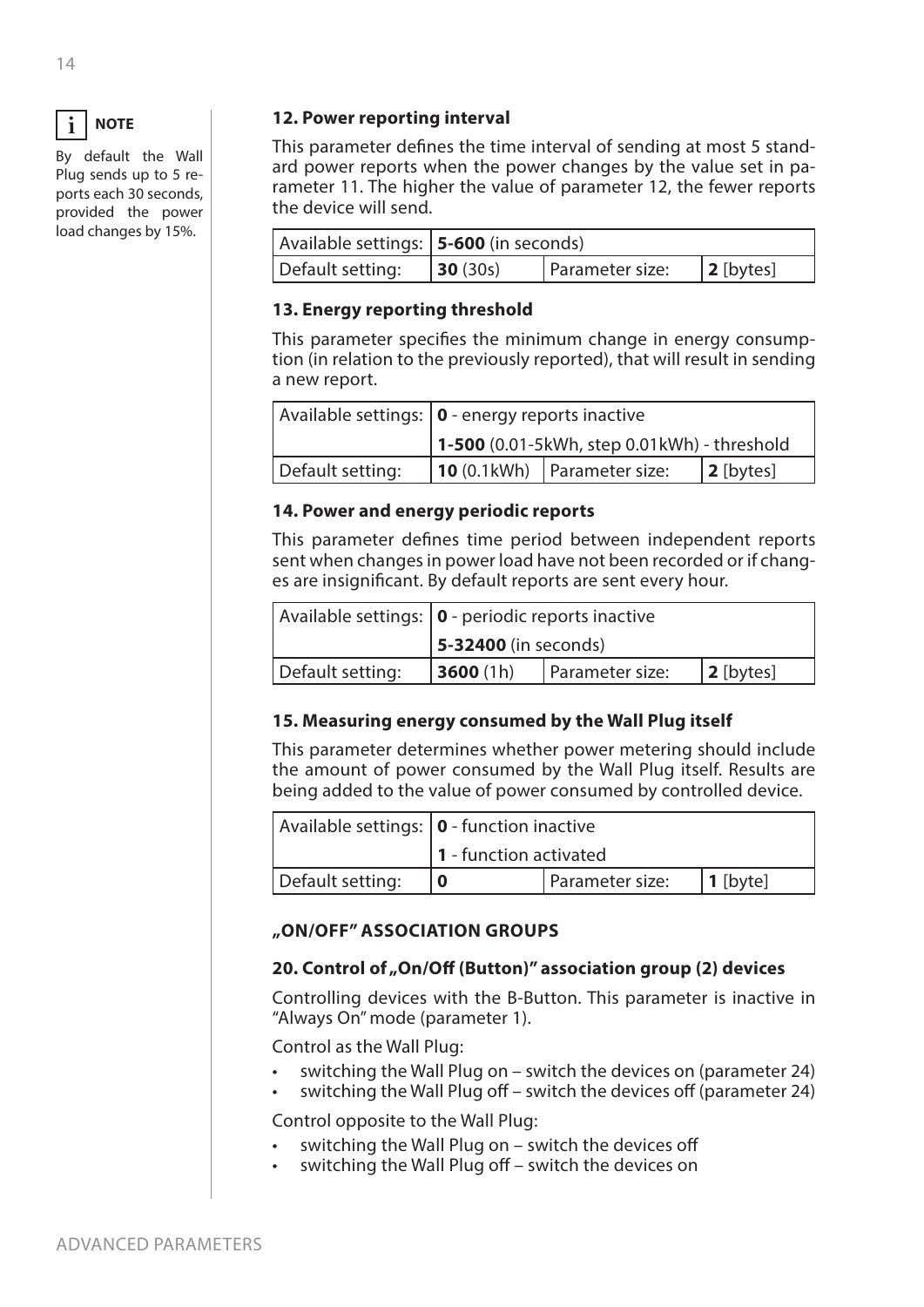|                  | Available settings: $ 0 \cdot \text{control}$ as the Wall Plug |                 |                  |
|------------------|----------------------------------------------------------------|-----------------|------------------|
|                  | $\vert$ 1 - control opposite to the Wall Plug                  |                 |                  |
| Default setting: |                                                                | Parameter size: | $\vert$ 1 [byte] |

## 21. DOWN value - "On/Off (Power)" association group (3)

Lower power threshold, used in parameter 23. DOWN value cannot be higher than a value specified in parameter 22.

|                  | Available settings: <b>0-24900</b> (0.0-2490.0W, step 0.1W) |                 |              |
|------------------|-------------------------------------------------------------|-----------------|--------------|
| Default setting: | 300 (30W)                                                   | Parameter size: | $ 2$ [bytes] |

## 22. UP value - "On/Off (Power)" association group (3)

Upper power threshold, used in parameter 23. UP value cannot be lower than a value specified in parameter 21.

|                  | Available settings:   100-25000 (10.0-2500.0W, step 0.1W) |                 |                   |
|------------------|-----------------------------------------------------------|-----------------|-------------------|
| Default setting: | 500(50W)                                                  | Parameter size: | $\vert$ 2 [bytes] |

## **23. The response after exceeding defined power values**

This parameter defines the way that 3rd association group devices are controlled. Depends on the actual measured power (as parameters 21 and 22 settings).

| Default setting:    | 6                                                                                                                                                                                                       | Parameter size: | $1$ [byte] |  |
|---------------------|---------------------------------------------------------------------------------------------------------------------------------------------------------------------------------------------------------|-----------------|------------|--|
|                     | Turn the associated devices ON, once the pow-<br>er rises above UP value (parameter 22).                                                                                                                |                 |            |  |
|                     | Turn the associated devices OFF, once the pow-<br>er drops below DOWN value (parameter 21).                                                                                                             |                 |            |  |
|                     | 6 - combination of 2 and 3.                                                                                                                                                                             |                 |            |  |
|                     | Turn the associated devices ON, once the pow-<br>er drops below DOWN value (parameter 21).<br>Turn the associated devices OFF, once the pow-<br>er rises above UP value (parameter 22).                 |                 |            |  |
|                     |                                                                                                                                                                                                         |                 |            |  |
|                     | 5 - combination of 1 and 4.                                                                                                                                                                             |                 |            |  |
|                     | 4 - turn the associated devices OFF, once the<br>power rises above UP value (parameter 22)                                                                                                              |                 |            |  |
|                     | <b>2</b> - turn the associated devices OFF, once the<br>power drops below DOWN value (parameter 21)<br><b>3</b> - turn the associated devices ON, once the<br>power rises above UP value (parameter 22) |                 |            |  |
|                     |                                                                                                                                                                                                         |                 |            |  |
| Available settings: | <b>1</b> - turn the associated devices ON, once the<br>power drops below DOWN value (parameter 21)                                                                                                      |                 |            |  |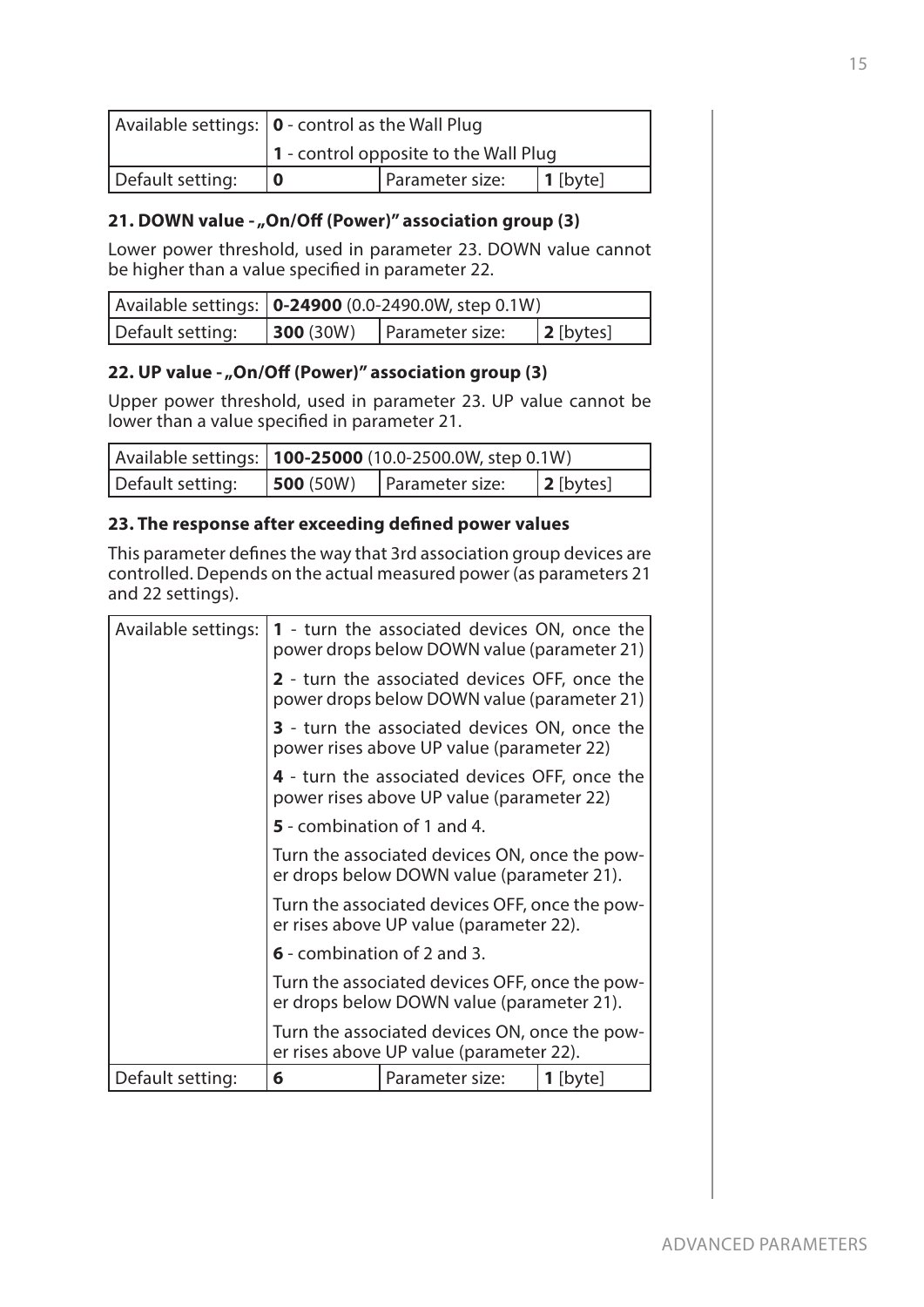#### **NOTE i**

Setting parameter 24 to appropriate value will result in:

**0** - turning off associated devices

**1-99** - forcing level of associated devices

**255** - setting associated devices to the last remembered state or turning them on



If "Always On" function is active (parameter 1), settings of parameter 31 are ignored.



The alarm may be cancelled by pressing and holding the B-button.

## 24. SWITCH ON value - "On/Off" association groups

The value of BASIC SET command frame sent to the devices associated in "On/Off" association groups (2, 3).

"On/Off (Button)" association group - in accordance with parameter 20.

"On/Off (Power)" association group - in accordance with parameter 23.

| Available settings:   0-99 or 255 |     |                 |              |
|-----------------------------------|-----|-----------------|--------------|
| Default setting:                  | 255 | Parameter size: | $ 2$ [bytes] |

## **ALARMS**

## **30. Active alarms**

Define Z-Wave network alarms to which the Wall Plug will respond.

| Available settings:   1 - general alarm |                                             |  |  |  |  |
|-----------------------------------------|---------------------------------------------|--|--|--|--|
|                                         | 2 - smoke alarm                             |  |  |  |  |
|                                         | 4 - CO alarm                                |  |  |  |  |
|                                         | 8 - CO2 alarm                               |  |  |  |  |
|                                         | 16 - high temperature alarm                 |  |  |  |  |
|                                         | 32 - flood alarm                            |  |  |  |  |
| Default setting:                        | $63$ (all)<br>Parameter size:<br>$1$ [byte] |  |  |  |  |

## **31. Response to alarm frames**

This parameter defines how the Wall Plug will respond to alarms (device's status change).

In case of values 1 or 2 the Wall Plug is operating normally and LED ring signals an alarm through time defined in parameter 32 or until the alarm is cancelled.

In case of values 5 to 50 the Wall Plug does not report status change, power changes, ignores BASIC SET command frames. After time defined in parameter 32 or after the alarm cancellation, connected device is set to the previous state.

| Available settings:   0 - no reaction, |                                                                        |                 |        |  |
|----------------------------------------|------------------------------------------------------------------------|-----------------|--------|--|
|                                        | 1 - turn connected device on                                           |                 |        |  |
|                                        | 2 - turn connected device off                                          |                 |        |  |
|                                        | $\left  \frac{\text{5-50}}{\text{vice state with set period}} \right $ |                 |        |  |
| Default setting:                       |                                                                        | Parameter size: | [byte] |  |

## **32. Alarm state duration**

This parameter specifies the duration of alarm state. If a device sending an alarm frame through the Z-Wave network sets alarm duration as well, this settings are ignored.

|                  | Available settings:   1-32400 (in seconds) |                                     |              |
|------------------|--------------------------------------------|-------------------------------------|--------------|
| Default setting: |                                            | $\vert$ 600 (10min) Parameter size: | $ 2$ [bytes] |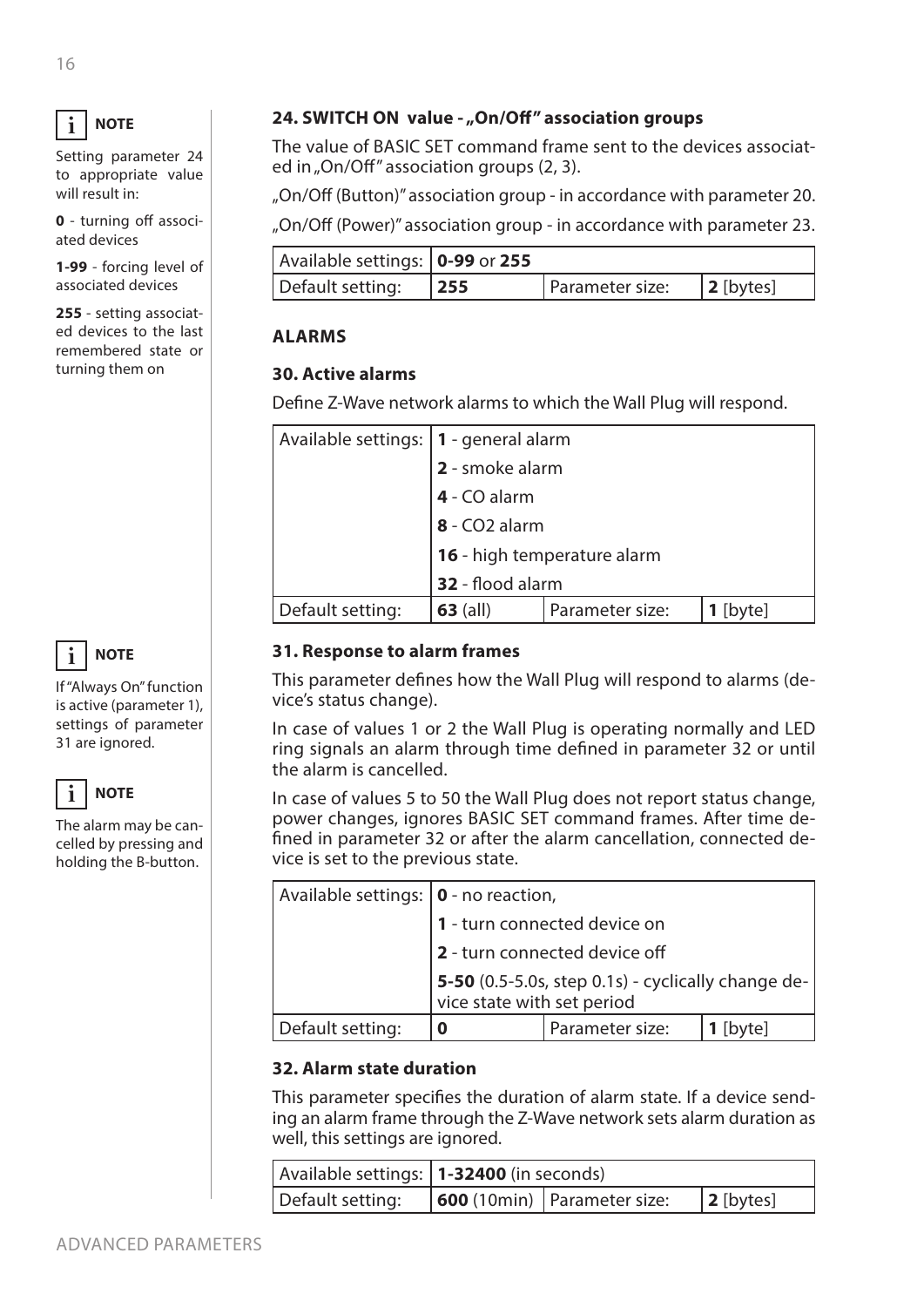## **COLOUR SETTINGS**

## **40. Power load for violet colour**

This parameter determines maximum active power value, which when exceeded, causes the LED ring flash violet. Function is active only when parameter 41 is set to 1 or 2.

|                  | Available settings:   1000-30000 (100.0-3000.0W, step 0.1W) |                                 |              |
|------------------|-------------------------------------------------------------|---------------------------------|--------------|
| Default setting: |                                                             | 25000 (2500W)   Parameter size: | $ 2$ [bytes] |

## **41. LED ring colour when controlled device is on**

When set to 1 or 2, LED ring colour will change depending on active power and parameter 40. Other colours are set permanently and do not depend on power consumption.

|                  | Available settings:   0 - illumination turned off completely |                 |            |  |  |
|------------------|--------------------------------------------------------------|-----------------|------------|--|--|
|                  | 1 - colour changes continuously depending on<br>active power |                 |            |  |  |
|                  | 2 - colour changes in steps depending on ac-<br>tive power   |                 |            |  |  |
|                  | 3 - white, 4 - red, 5 - green, 6 - blue, 7 - yellow          |                 |            |  |  |
|                  | 8 - cyan, 9 - magenta                                        |                 |            |  |  |
| Default setting: |                                                              | Parameter size: | $1$ [byte] |  |  |

### **42. LED ring colour when controlled device is off**

This parameter defines the illumination colour after turning off.

|                  | Available settings:   0 - illumination turned off completely                                                                                 |                 |            |  |
|------------------|----------------------------------------------------------------------------------------------------------------------------------------------|-----------------|------------|--|
|                  | 1 - LED ring is illuminated with a colour corre-<br>sponding to the last measured power, before $\vert$ the controlled device was turned off |                 |            |  |
|                  | <b>3</b> - white, <b>4</b> - red, <b>5</b> - green, <b>6</b> - blue, <b>7</b> - yellow                                                       |                 |            |  |
|                  | 8 - cyan, 9 - magenta                                                                                                                        |                 |            |  |
| Default setting: | Ω                                                                                                                                            | Parameter size: | $1$ [byte] |  |

## **43. LED ring colour at the Z-Wave network alarm detection**

This parameter defines the illumination colour in case of Z-Wave alarm.

|                  | Available settings:   0 - illumination turned off completely                                   |                 |            |  |  |
|------------------|------------------------------------------------------------------------------------------------|-----------------|------------|--|--|
|                  | 1 - no change in colour. LED ring colour is de-<br>termined by settings of parameters 41 or 42 |                 |            |  |  |
|                  | 2 - LED ring flashes red/blue/white                                                            |                 |            |  |  |
|                  | 3 - white, 4 - red, 5 - green, 6 - blue, 7 - yellow                                            |                 |            |  |  |
|                  | 8 - cyan, 9 - magenta                                                                          |                 |            |  |  |
| Default setting: | $\overline{\mathbf{2}}$                                                                        | Parameter size: | $1$ [byte] |  |  |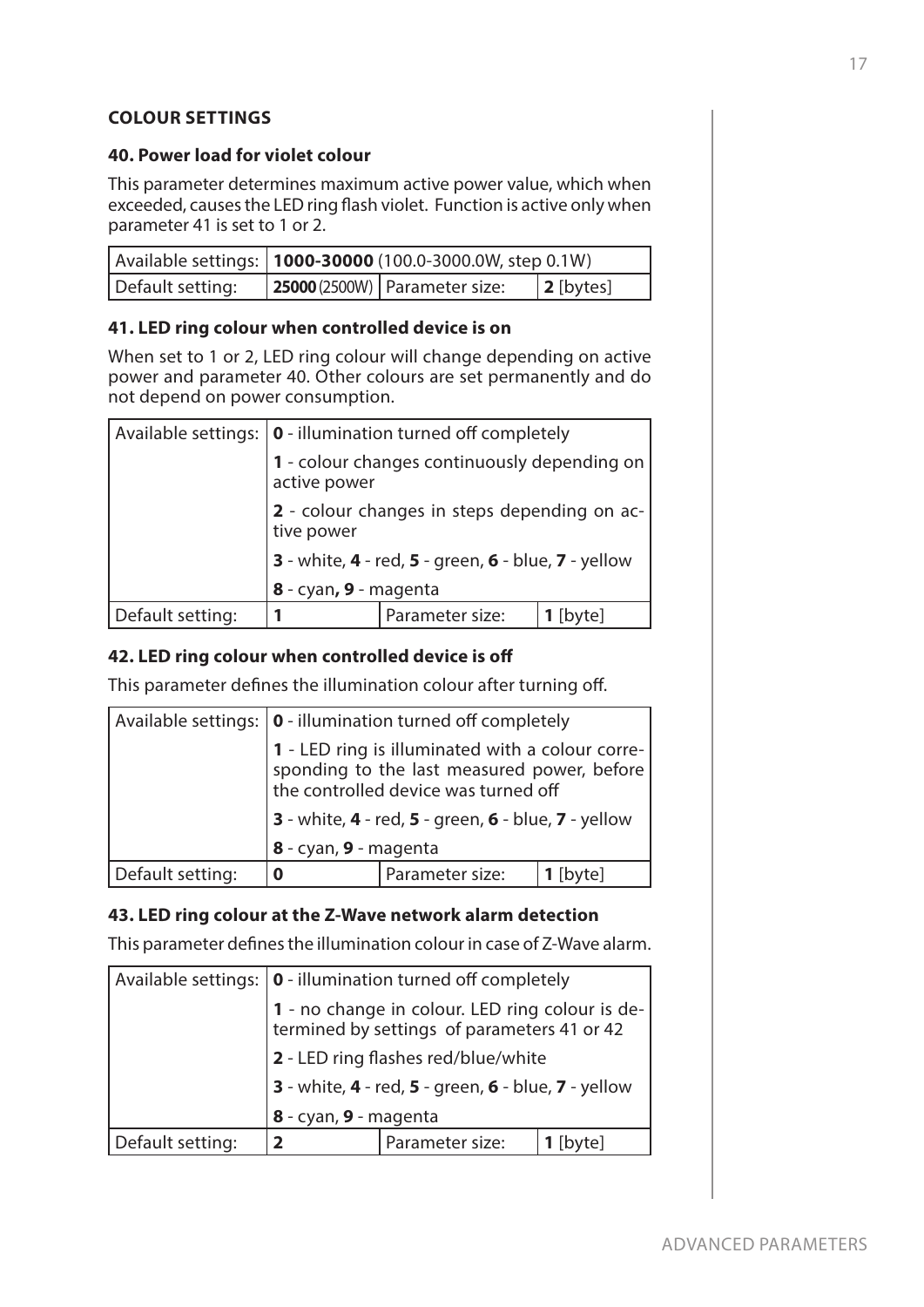## **OTHERS**

## **50. Associations in Z-Wave network security mode**

This parameter defines how commands are sent in specified association groups: as secure or non-secure. Parameter is active only in Z-Wave network security mode. This parameter does not apply to 1st "Lifeline" group.

|                  | Available settings: $ 0 \cdot$ none of the groups sent as secure |                 |        |  |
|------------------|------------------------------------------------------------------|-----------------|--------|--|
|                  | 1 - 2nd group sent as secure                                     |                 |        |  |
|                  | 2 - 3rd group sent as secure                                     |                 |        |  |
|                  | 3 - 2nd and 3rd group sent as secure                             |                 |        |  |
| Default setting: | 3                                                                | Parameter size: | [byte] |  |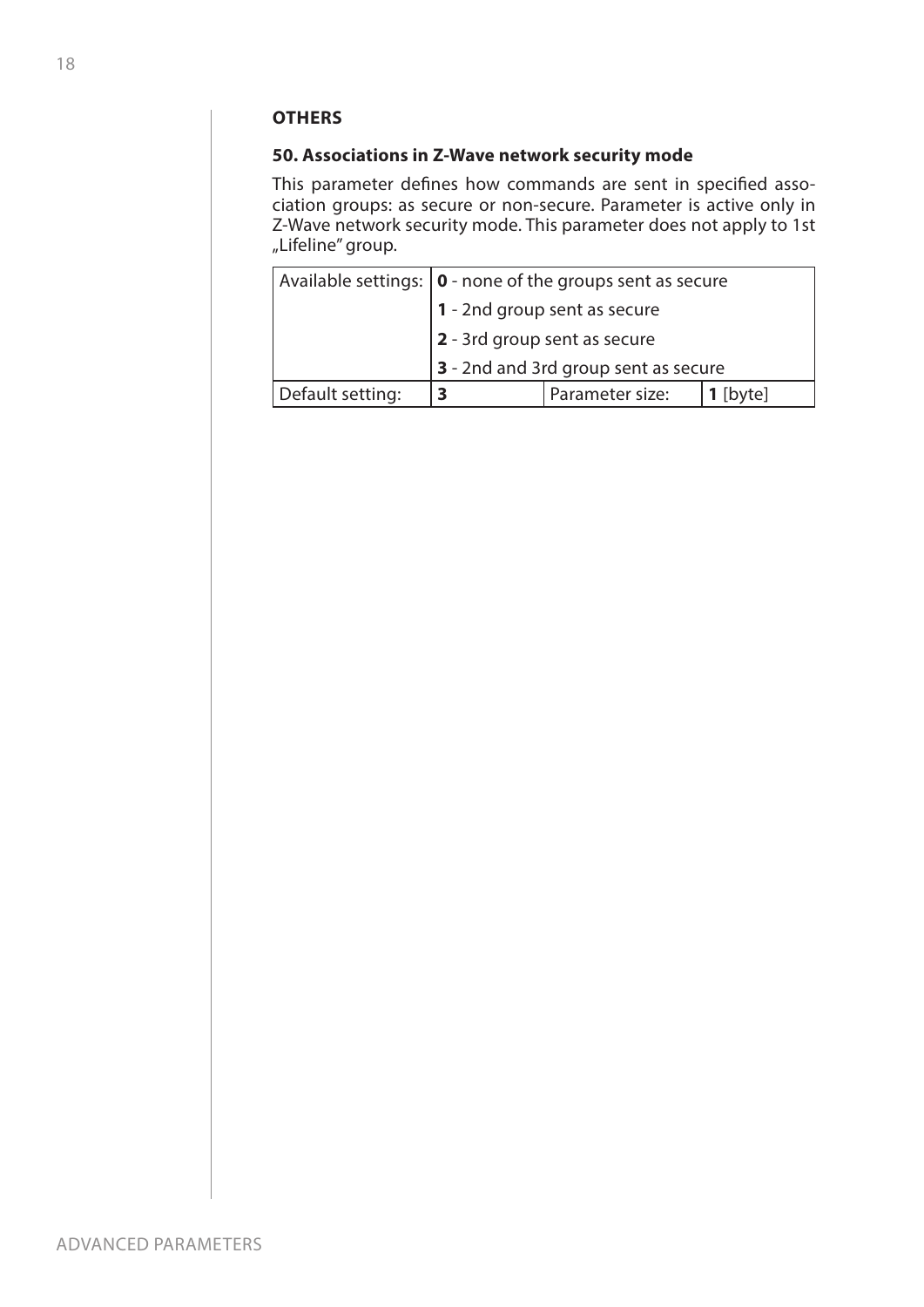## <span id="page-18-0"></span>**#10: Specifications**

| Power supply:                                    | 230V AC, 50/60 Hz                                                                                    |
|--------------------------------------------------|------------------------------------------------------------------------------------------------------|
| Rated load current<br>(for resistive load):      | 11A - continuous load                                                                                |
| Power consumption:                               | up to 1.6W                                                                                           |
| Power output (for resistive<br>load):            | 2.5kW at continuous load                                                                             |
| To be used with E or<br>F type (Schuko) sockets: | - CEE 7/16 - max load 2.5A<br>- CEE 7/17 - max load 11A<br>- Dual type plugs E/F                     |
| Active element:                                  | Micro-gap relay switch µ                                                                             |
| EU standards compliance:                         | RoHS 2011/65/EU<br>RED 2014/53/EU                                                                    |
| <b>Pollution Degree:</b>                         | 2 (home and office use, indoor only)                                                                 |
| Radio protocol:                                  | Z-Wave (500 series chip)                                                                             |
| Radio frequency:                                 | 868.4 or 869.8 MHz EU;<br>908.4, 908.42 or 916.0 MHz US;<br>921.4 or 919.8 MHz ANZ;<br>869.0 MHz RU; |
| Range:                                           | up to 50m outdoors<br>up to 40m indoors<br>(depending on terrain and building<br>structure)          |
| Operating temperature:                           | $0 - 40^{\circ}C$                                                                                    |
| <b>Dimensions (Diameter x</b><br>Height):        | 43 x 65 mm                                                                                           |

#### **NOTE i**

In case of loads other than resistive please observe cosφ and, if necessary, use load lower than rated. It is recommended not to exceed 3A for 250 V AC, cosφ=0.4.

#### **NOTE i**

Radio frequency of individual device must be same as your Z-Wave controller. Check information on the box or consult your dealer if you are not sure.

## **Safety classification rating: home and office use only**

Type 1 action according to features of automatic action as per clause 6.4.1 of EN 60730-1:2012 standard.

Software class A device, according to EN 60730-1:2012 standard.